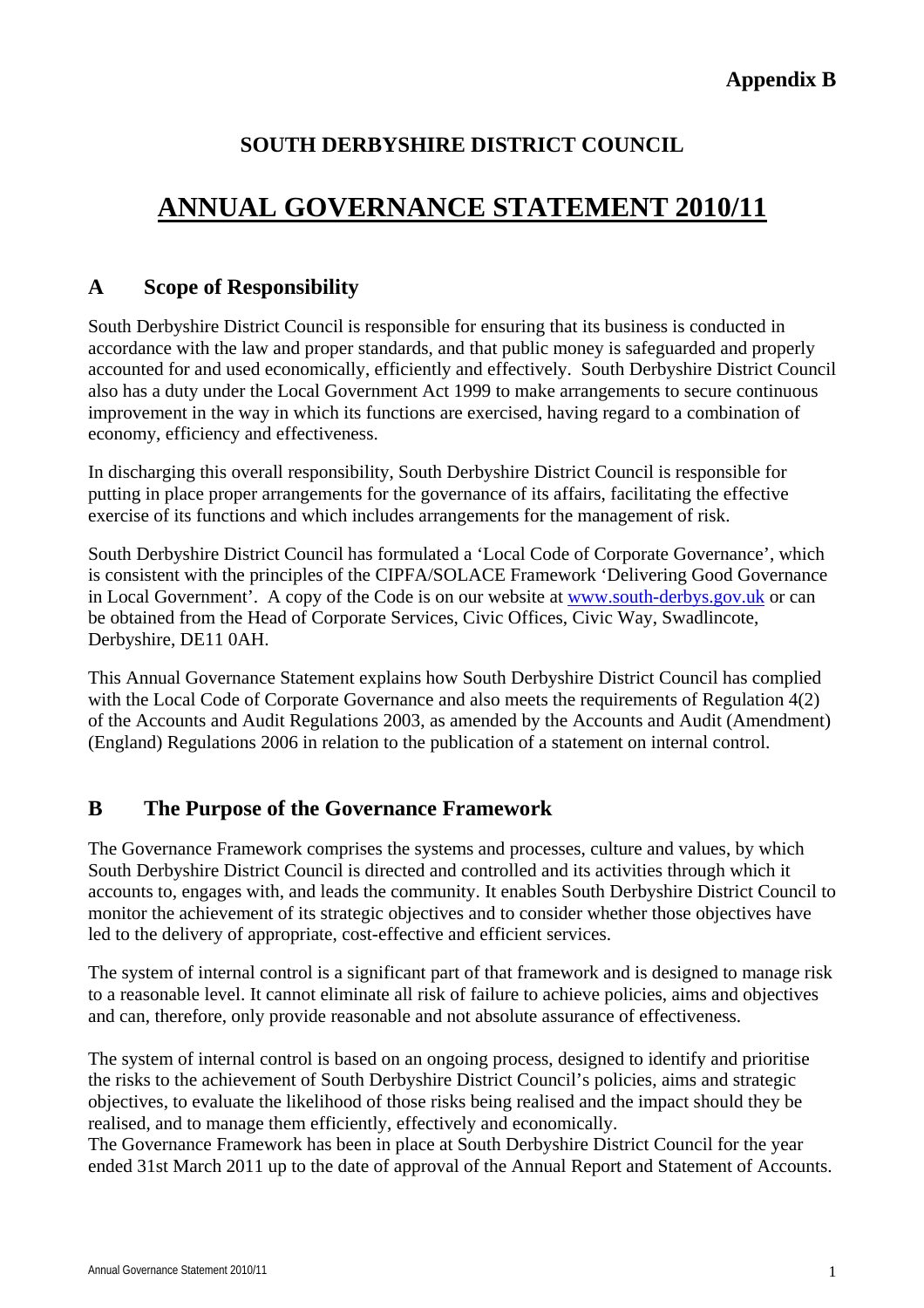# **C The Governance Framework**

The key elements of the systems and processes that comprise South Derbyshire District Council's Governance Framework are as follows:

#### **Decision Making**

The Council operates under a Constitution. This sets out how the Council operates, how decisions are made and the procedures which are followed to ensure that these are efficient, transparent and accountable to local people. It sets out the individual roles and responsibilities of Members and the three statutory officers.

The Full Council makes decisions on key policies and sets the budget and levels of local taxation for the Council's services. The Constitution includes the delegation from Full Council down to the Policy Committees and further it provides a Scheme of Delegation to Officers.

# **Policy Making**

This is facilitated through 3 policy committees which are responsible for the main service areas of the Council and are:

- Environmental and Development Services
- Housing and Community Services
- Finance and Management

Each Committee is governed by its Terms of Reference, as laid down in the Constitution. Meetings of these committees are open to the public, except where issues of an exempt nature are being disclosed.

The Overview and Scrutiny Committee have 'call-in' powers to consider the appropriateness of Policy Committee decisions. It also shadows the policy committees, supports policy development and review and it carries out external reviews on issues that affect South Derbyshire.

Six Area Forums, a Parish Liaison Meeting and a Flood Liaison Meeting are well established and these meet throughout the year. They are designed to improve community involvement in decisionmaking and provide a continuous link with local residents, parish councils, the voluntary sector and other public bodies.

# **Governance and Accountability**

The Council has designated the Director of Operations as its Monitoring Officer. It is the function of this officer to ensure compliance with established policies, procedures, laws and regulations. After consulting with the Head of the Council's paid service (the Chief Executive) and Chief Finance Officer (head of Corporate Services), the Monitoring Officer will report to Full Council if they consider that any proposal, decision or omission would give rise to unlawfulness or maladministration.

Such a report will have the effect of stopping the proposal or decision being implemented until the report has been considered.

In addition, the Council operates 2 regulatory committees focusing on Development Control (planning applications and enforcement) and a Licensing and Appeals Committee. Furthermore, a Standards Committee which is chaired by an independent member oversees the conduct of elected councillors. The future of the Standards Committee is under review as part of the Localism Bill currently before Parliament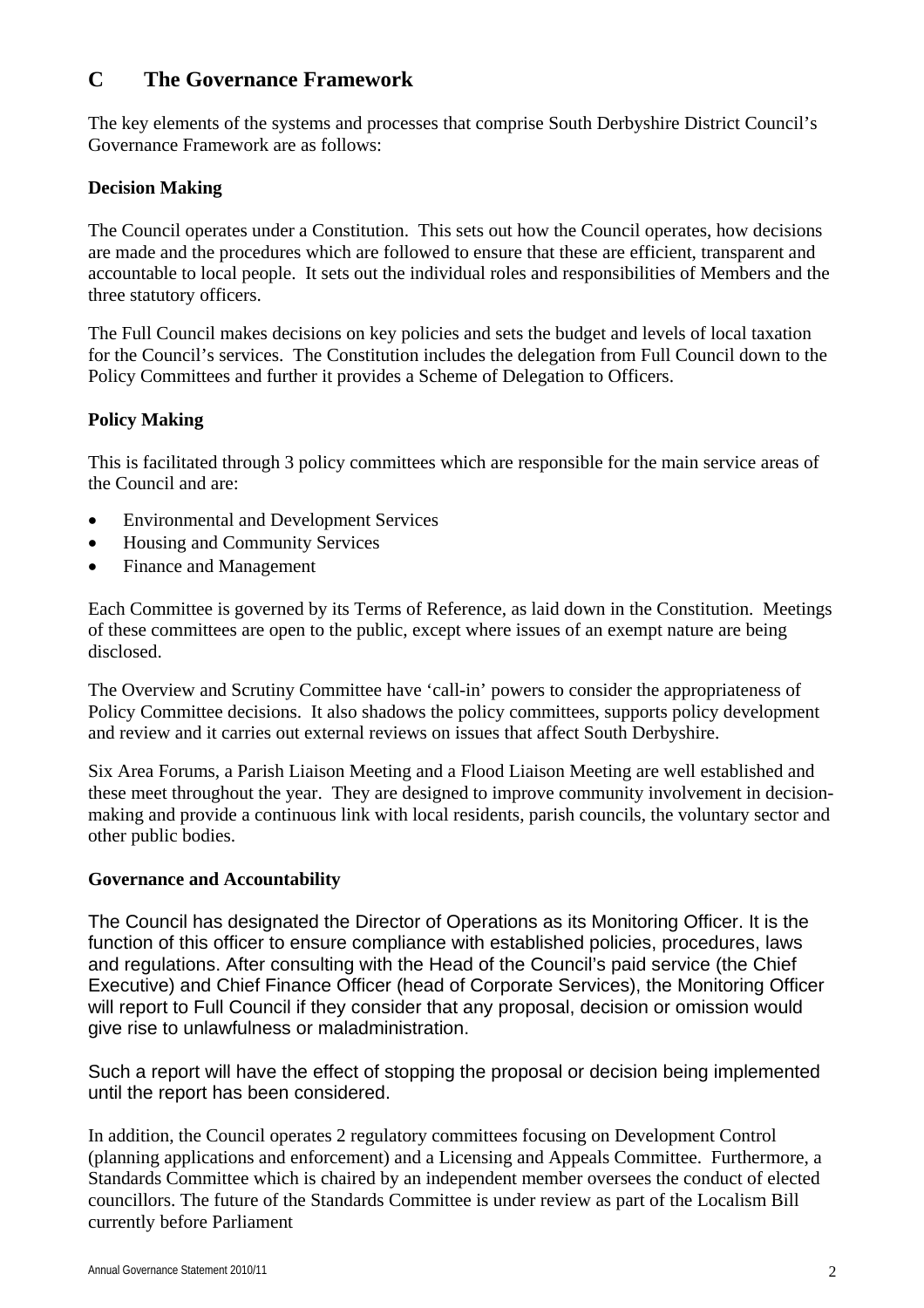The Standards Committee assists in setting and promoting the ethics agenda for the Council and monitors training in relevant areas and is chaired by an Independent Member. The impact of this role will be assessed following the approval of the Localism Bill which is expected to receive Royal Assent in the autumn on 2011.

Accountability for the use of public funds and service provision is largely undertaken through the annual publication of a Statement of Accounts, the Annual Report and Corporate Plan.

# **Code of Corporate Governance**

The Code was updated back in 2008 to reflect the new Governance Framework developed by CIPFA/SOLACE. It is subject to regular six monthly reviews by a Senior Officer Group reporting to the Audit Sub-Committee and the Standards Committee.

#### **Standards of Financial Conduct**

Financial management is conducted in accordance with financial management and procedural rules, as set out in Part 4 of the Constitution. The Council has designated the Head of Corporate Services in accordance with Section 151 of the Local Government Act 1972.

This officer is responsible for making arrangements for the proper administration of financial affairs in accordance with best professional practice.

The Council's financial management arrangements conform to the governance requirements of the CIPFA Statement on the Role of the Chief Financial Officer in Local Government (2010).

In addition, under the Code of Audit Practice, the Council has a responsibility to ensure that its affairs are managed in accordance with proper standards and to prevent and detect fraud and corruption. The Council has adopted a Fraud and Corruption Strategy.

The financial management system includes:

- A Medium Term Financial Plan linked to Service Plans
- An annual budget cycle incorporating Council approval for revenue and capital budgets, as well as treasury management strategies
- Financial Procedure Rules that are reviewed as required
- Process and procedure guidance manuals
- Annual Accounts supporting stewardship responsibilities, which are subjected to external audit and which follow Proper Accounting Practice International Financial Reporting Standards
- Regular budget monitoring by budget holders through monthly financial monitoring reports
- Identification of financial risks regularly challenged, both internally and externally

# **Standards of Overall Conduct**

Elected councillors and employees of the Council operate under codes of conduct. These codes provide a set of standards of conduct expected of employees at work and for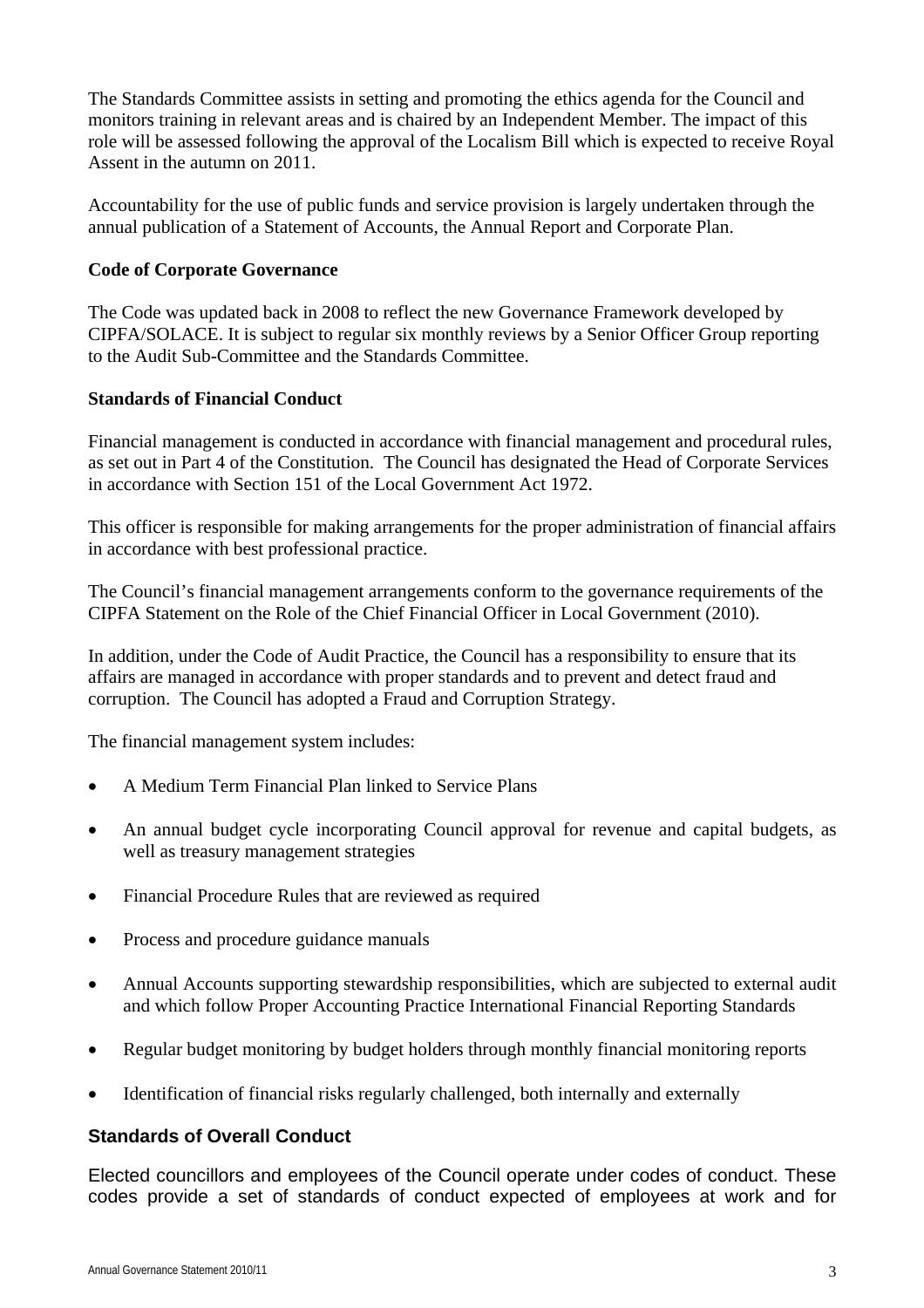councillors in performing their public duties. In addition, both Officers and Members are required to declare interests and register gifts and hospitality.

The codes take into account the requirements of the law and the provisions of official conduct in the appropriate national conditions of service (for employees).

The Leader of the Council and the Chief Executive are the Corporate Governance Champions for Members and Officers respectively, creating a climate of openness, support and respect, promoting a strong ethical culture and upholding the values of good governance.

From May 2008, the responsibility for considering written complaints against elected or coopted Members of both the District Council and the Parishes of South Derbyshire moved from Standards for England to South Derbyshire District Council's Standards Committee.

All decisions taken under the local assessment framework are reviewed by the Standards Committee which decides whether there is a need to recommend changes to policies or for further training (*this is subject to review under the Localism Bill*).

Standards for England provide advice and guidance to Council's Standards Committee on the Member Code of Conduct.

# **Development of Members and Senior Officers**

Members and senior officers receive a thorough induction tailored to their role in the Council, including when they take on new roles. The Council has adopted an e-induction checklist and an e-induction package for officers, and an induction scheme is undertaken by Members at the beginning of each four year term of office.

In addition, on an annual basis, existing and new Members of the Development Control, Standards and Licensing & Appeals Committees must attend training sessions to enable them to continue to sit on these Committees, to ensure that they are fully briefed on new developments in these areas.

The Council provides a full range of development opportunities for Members and the Senior Management Team, who undertake Performance Development Reviews, and for 2009/10 and 2010/11 have undertaken 360° appraisals and attended the corporate Leadership and Management Development programme.

Training records are kept for each individual Member, with evaluation taking place on Member development courses. This enables Members to identify and address their own development needs and is supported by documentation such as the Members' IT Protocol and the Planning Code of Good Practice, along with the Members' Code of Conduct, which enables Members to clearly identify their roles and responsibilities.

# **Establishing Council Objectives**

These are set out in our Corporate Plan. This is effectively the Council's business/forward plan, set for five years and refreshed on an annual basis. This plan sets out the Council's vision for South Derbyshire, its values and the priorities for delivering local services for the Community.

The Sustainable Community Strategy for South Derbyshire 2009-2029 is produced by The South Derbyshire Partnership. This sets out the district wide priorities across a range of public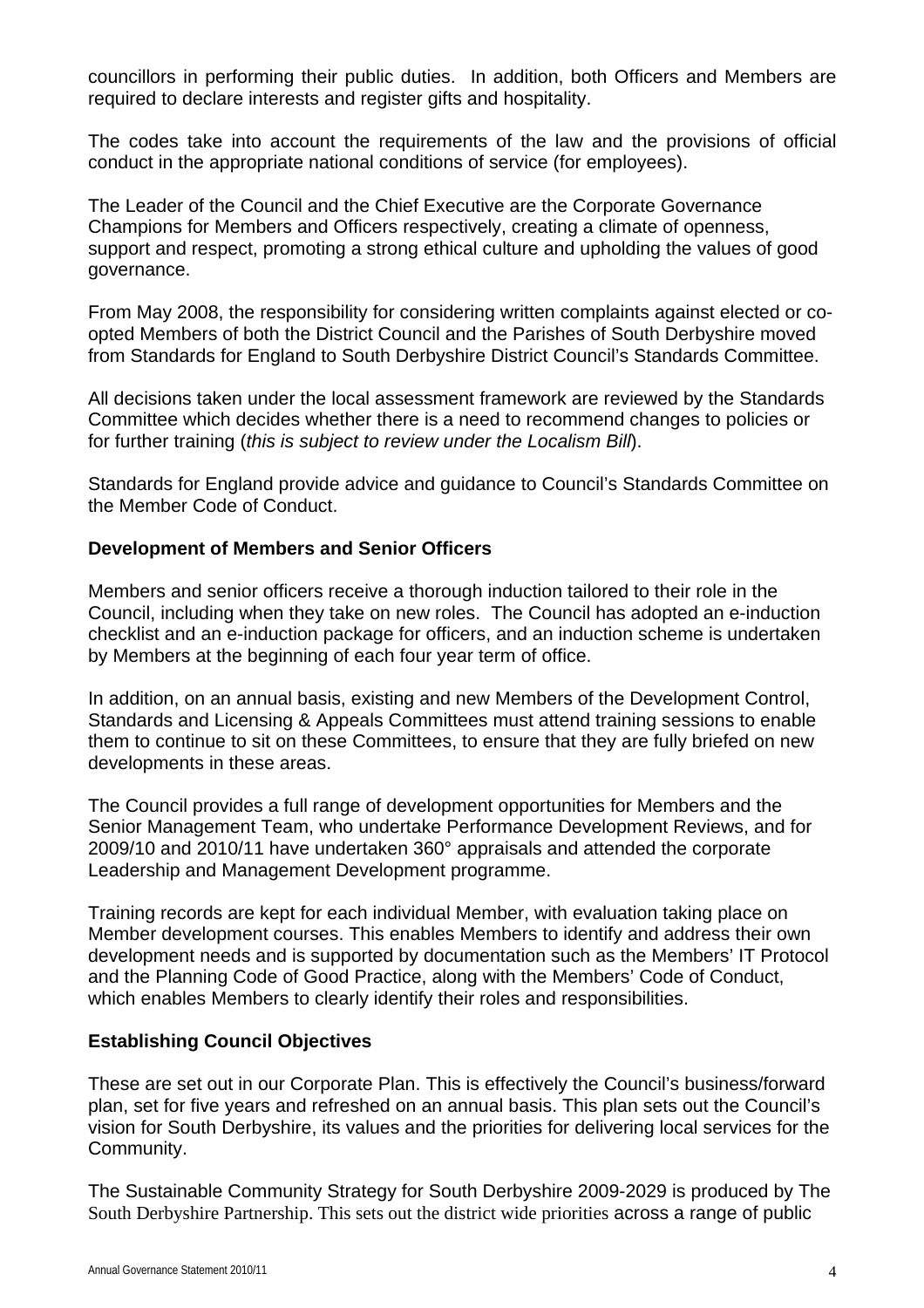service providers that include the District Council, County Council, Police, PCT and the Voluntary Sector. This plan aims to improve the overall economic, social and environmental wellbeing of South Derbyshire by tackling those issues that are important to the local community, business and service providers.

# **Complaints**

The Council has a corporate Complaints Policy and Procedure. This is used to help identify service improvements from complaints, comments and compliments received. Information is collated centrally and reported half yearly to Finance and Management Committee, where performance is challenged and areas for improvement identified.

Arrangements are also in place for dealing with and monitoring Ombudsman complaints and reporting annually to Full Council.

The Council also has arrangements in place for whistle blowing to which staff and all those contacting the Council have access. The confidential reporting code is reviewed regularly and widely publicised.

# **Organisational Assessment**

During 2010/11, the national framework for measuring overall service performance and the use of resources was abolished following the election of a new national (coalition) Government in May 2010. A revised framework was subsequently introduced with a new set of national indicators.

The first results of this will be published later in 2011 and will initially focus on the Council's arrangements for securing "value for money" together with the extent of its "financial resilience."

The Council has continued to use its own "evidence base," which has been built on consultation and research that highlights the key issues that need to be addressed. We need to look increasingly at outcomes for our residents and delivering quality services that they want.

# **Data Quality**

A key element of this is the importance of data quality, as set out in the Council's Data Quality Strategy. This aims to ensure that we focus on making sure that our arrangements for collecting information are robust and that we can trust the evidence and management information we collect for the district. The Council's arrangements are currently subject to an audit review.

# **Business Improvement**

To support service delivery, the Council has, through its Strategic Corporate Services Partnership with Northgate Public Services, a dedicated Business Improvement Team (BIT). This is intended to co-ordinate greater efficiency and effectiveness in the use of Council resources and works to an improvement programme which is overseen by a Business Improvement Board.

# **Procurement**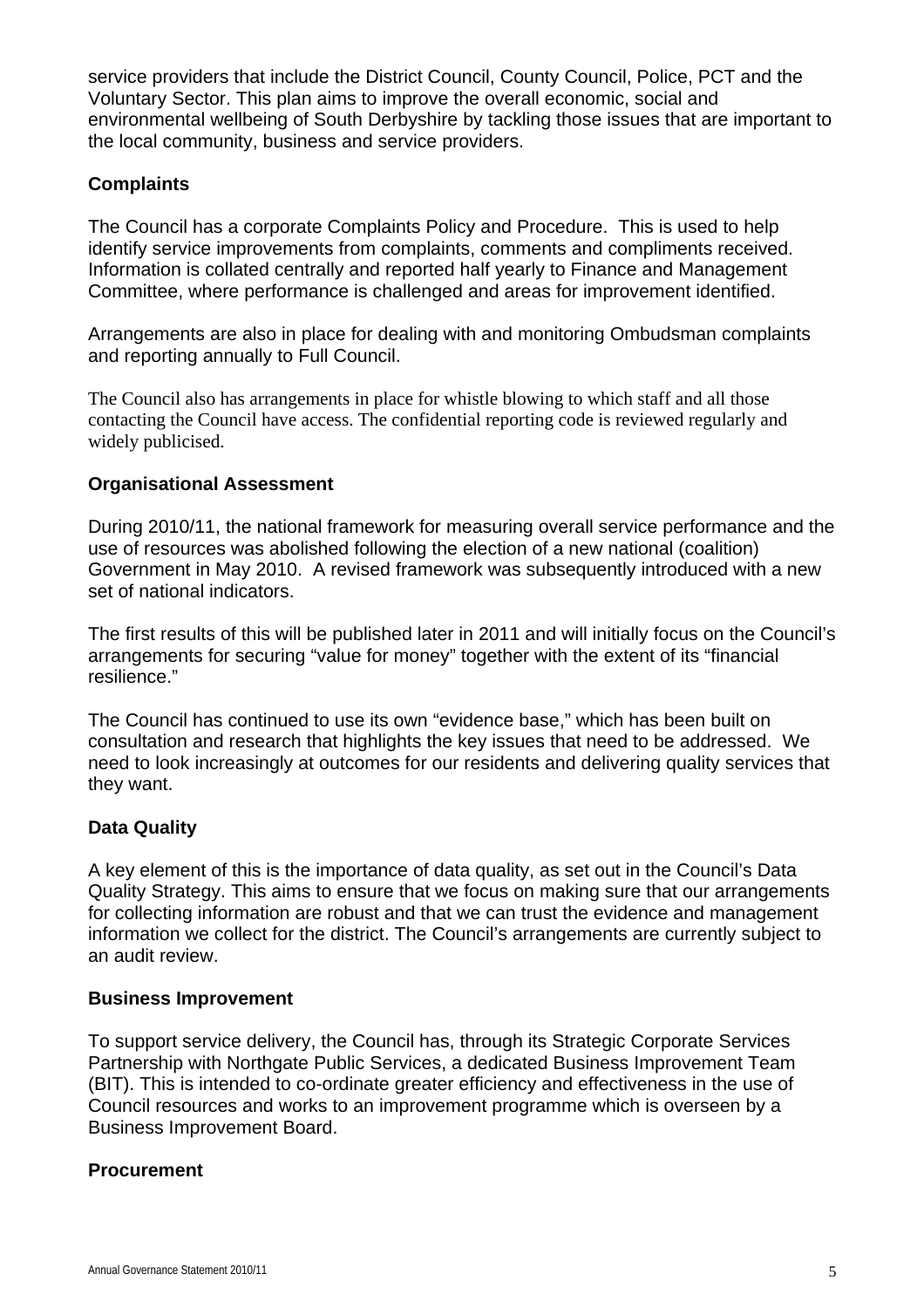The BIT also provide a dedicated centrally procurement unit to ensure that purchasing is legal, ethical, accountable and carried out in accordance with regulatory and legislative requirements.

#### **Continuous Service Review**

As part of the Strategic Partnership with Northgate, the Council is reviewing every service area in the Council. This is part of transformation programme which has now been embedded in the Council for some time and is being enhanced through the skills of the private sector partner.

The transformation programme aims to identify efficiency savings and in particular cashable/budget savings without adversely affecting service delivery. This has seen significant changes made in "back office" services with other services areas being reviewed over the next 2 years.

#### **Managing Performance**

Our performance framework is largely developed from national requirements in terms of National Indicators and regulatory frameworks, together with local issues that are emerging from the Sustainable Community Strategy. An outline of the framework and its components is shown in Figure 1.



#### Figure 1 - South Derbyshire District Council's performance framework

The **Sustainable Community Strategy** sets the long-term vision and community goals for all partners in South Derbyshire. This was reviewed in 2009 and a new Strategy launched for the period 2009-2029.

The Council's **Corporate Plan** describes how we will provide services to support the Community Strategy and focus our resource on key priorities and actions for improvement. This is an integral part of the Council's Performance Management framework and the actions set out how we will deliver our key priorities together with measures of success. The development of the Corporate Plan takes place alongside the development of the Medium Term Financial Plan to ensure that the corporate priorities are resourced fully.

**Service Plans** are the cornerstone of the performance framework and demonstrate how each section of the Council will deliver improvements in line with priorities detailed in the Corporate Plan.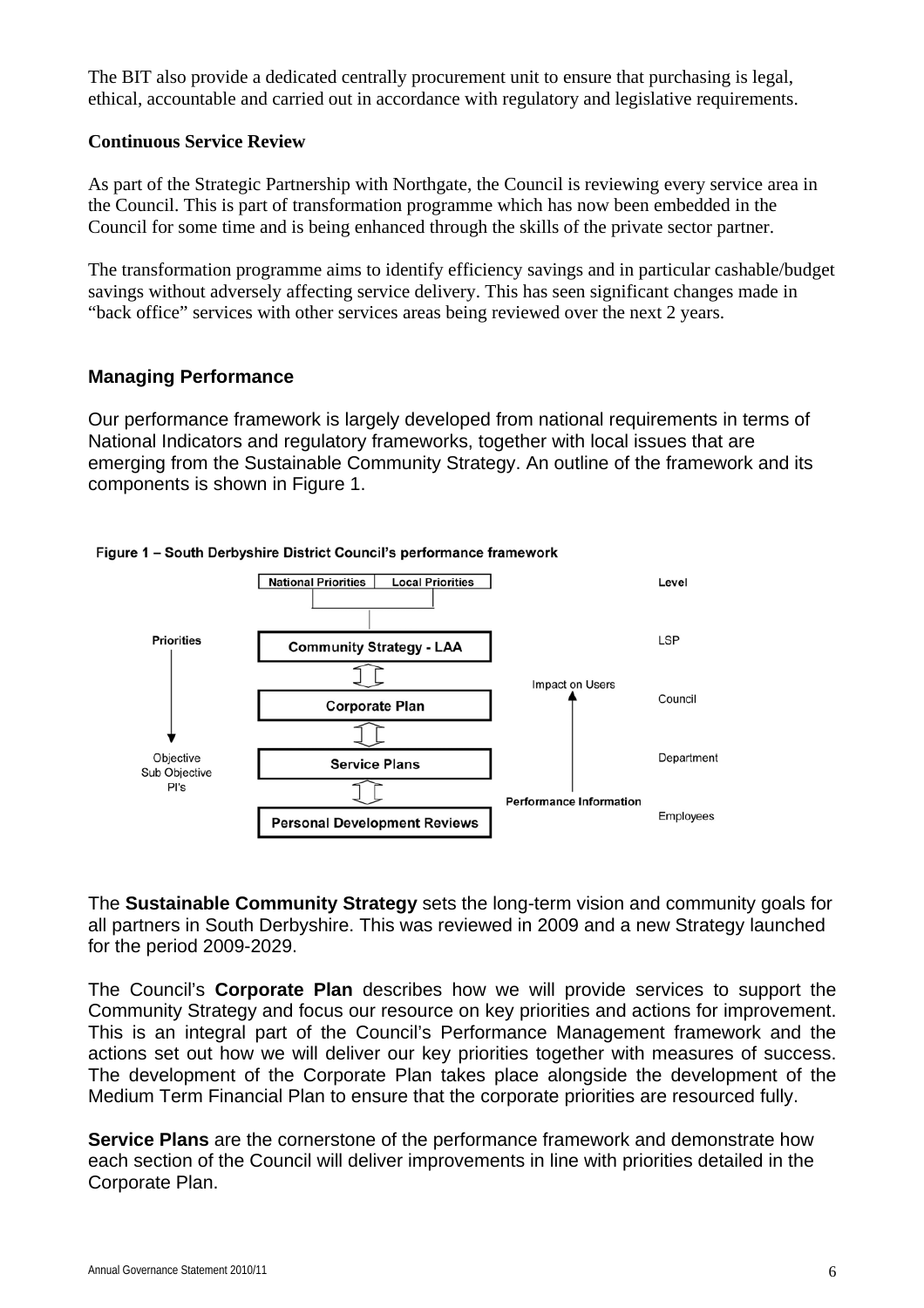**Performance Development Reviews** provide employees with a clear understanding of how their work is enabling the Council to deliver the priorities detailed in the Corporate Plan.

# **Partnership Working**

The Council works in partnership with many other public agencies, including the voluntary sector, and private organisations to deliver its services. The extent of these partnerships varies across the Authority.

The Council's most significant partnerships are the South Derbyshire Partnership and the Safer South Derbyshire Partnership for Derbyshire.

These partnerships are properly constituted and Committees are established (comprising representatives of this Council) who monitor and review progress.

#### **Risk Management**

The Council operates under a Risk Management Policy Statement, which sets out the principles, responsibilities and commitment to dealing with risk. It is effectively the framework for the management of risk throughout the Council.

The Council, through its service planning process, has a system for identifying and evaluating significant risks. Each service plan contains a risk register and this is developed and maintained by officers involved in planning and delivering services.

In addition, the Council's Corporate Plan and financial strategy identify and evaluate risk at a more strategic level. Furthermore, evaluation of proposals for new spending and capital investment includes a risk assessment score.

The Council's risk management strategy was reviewed and updated during the early part of 2010. A revised corporate framework for managing risk and to embed risk within services was approved by the Council in March 2010. This included guidance for managers in assessing and treating risk. The strategy is overseen by a Corporate Risk Management Group.

# **Internal Audit**

Under the Account and Audit Regulations 2003 (as amended), the Council maintains an Internal Audit function, which operates to the standards set out in the Code of Practice for Internal Audit in Local Government in the UK.

This function provides an independent evaluation on the adequacy of the control environment as a contribution to the proper, economic, efficient and effective use of resources.

Internal Audit undertakes annual work plans, agreed with and monitored by members and senior officers. It provides opinions on internal controls in place to manage risks across the Council's diverse activity. Its plans and outputs are monitored and challenged by Audit Sub-Committee.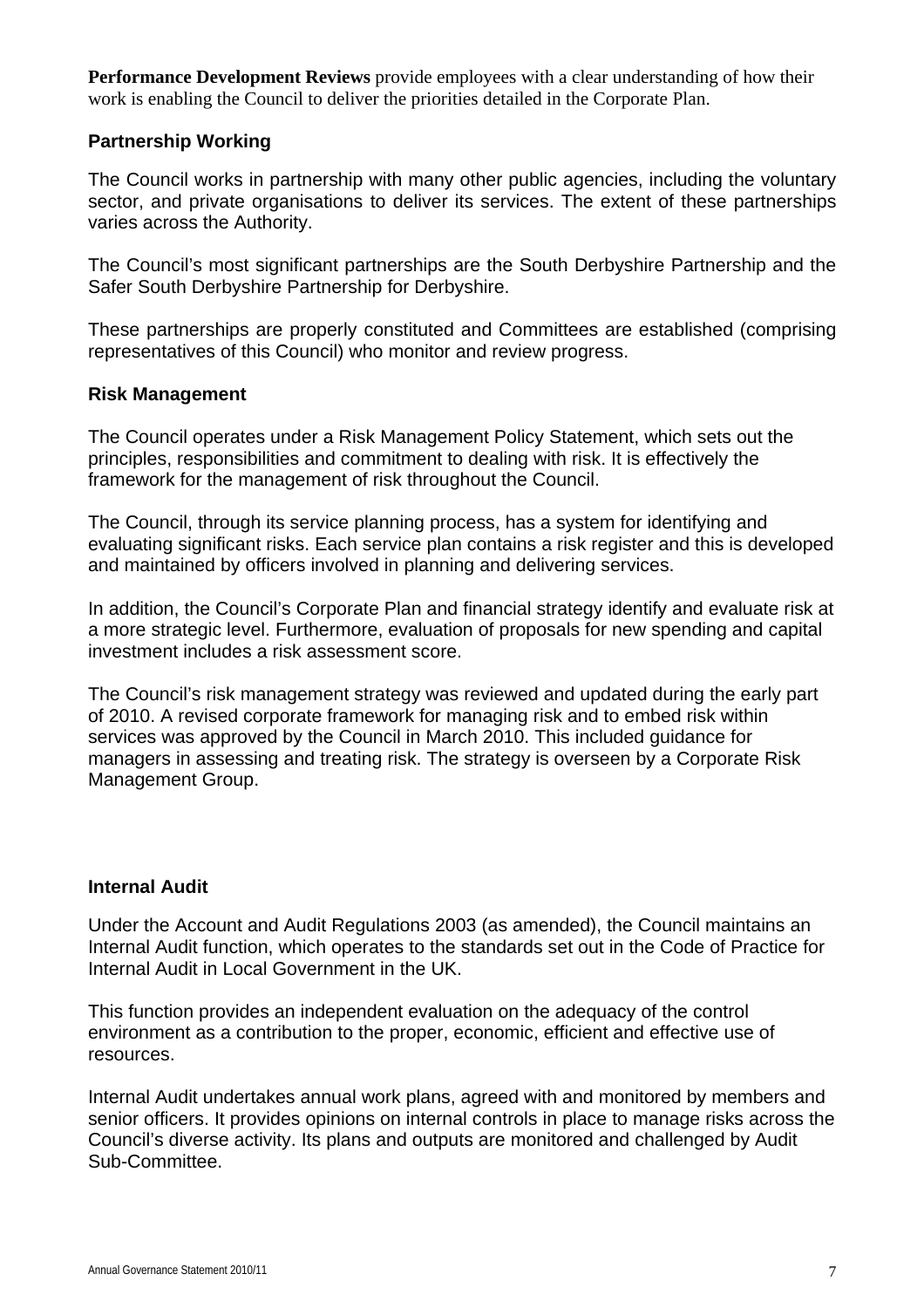Internal audit is the main means by which the Council obtains assurances that systems are operating effectively. They are required to issue an Assurance Statement (annual report) each year that provides an assessment of the Council's internal control system.

# **Health and Safety**

The Council has a Health and Safety Policy and annual Action Plan that sets out the Council's commitment to health and safety and identifies positions with responsibilities under the policy. There is also a quarterly Employee Health and Safety Committee, chaired by the Director of Operations, with representatives from the trade unions and managers, which monitors policies and work practices.

# **The Council's Audit Sub-Committee**

The purpose of the Sub-Committee is to provide independent assurance of the adequacy of the risk management framework and the associated control environment.

It also provides independent scrutiny of the Authority's financial and non-financial performance to the extent that it affects the Authority's exposure to risk and weakens the control environment.

The Sub-Committee also oversee the Authority's corporate governance arrangements in relation to financial matters

# **External Scrutiny**

Grant Thornton UK is the Council's appointed external auditor. Besides auditing the accounts and financial statements of the Council, they also focus on more strategic performance and financial management arrangements. This includes reviewing arrangements in place for securing value for money.

Officers of the Council meet regularly with the external auditors to discuss planned and ongoing external audit and inspection activity through the Annual Audit Plan.

The Auditors undertake regular reviews each year and issue reports with action plans to aid improvement in specific areas. The Annual Audit Letter summarises the conclusions and significant issues arising out of audit and other inspections undertaken.

The outcome of all inspections and audits are used to plan and improve Council services.

# **ICT (Information Communication Technology)**

The Council would not be able to operate without an effective ICT infrastructure in place. The Council's ICT Strategy is designed to ensure that the appropriate ICT infrastructure is in place to enable the Council to deliver its services effectively and implement the Council's Corporate Plan.

Therefore, the ICT Strategy is aligned to the strategic objectives of the Council, with technology being used as an enabler of business change to support the Council's priorities. The ICT infrastructure in place enables the Council's service areas to concentrate on delivering their customer and business requirements.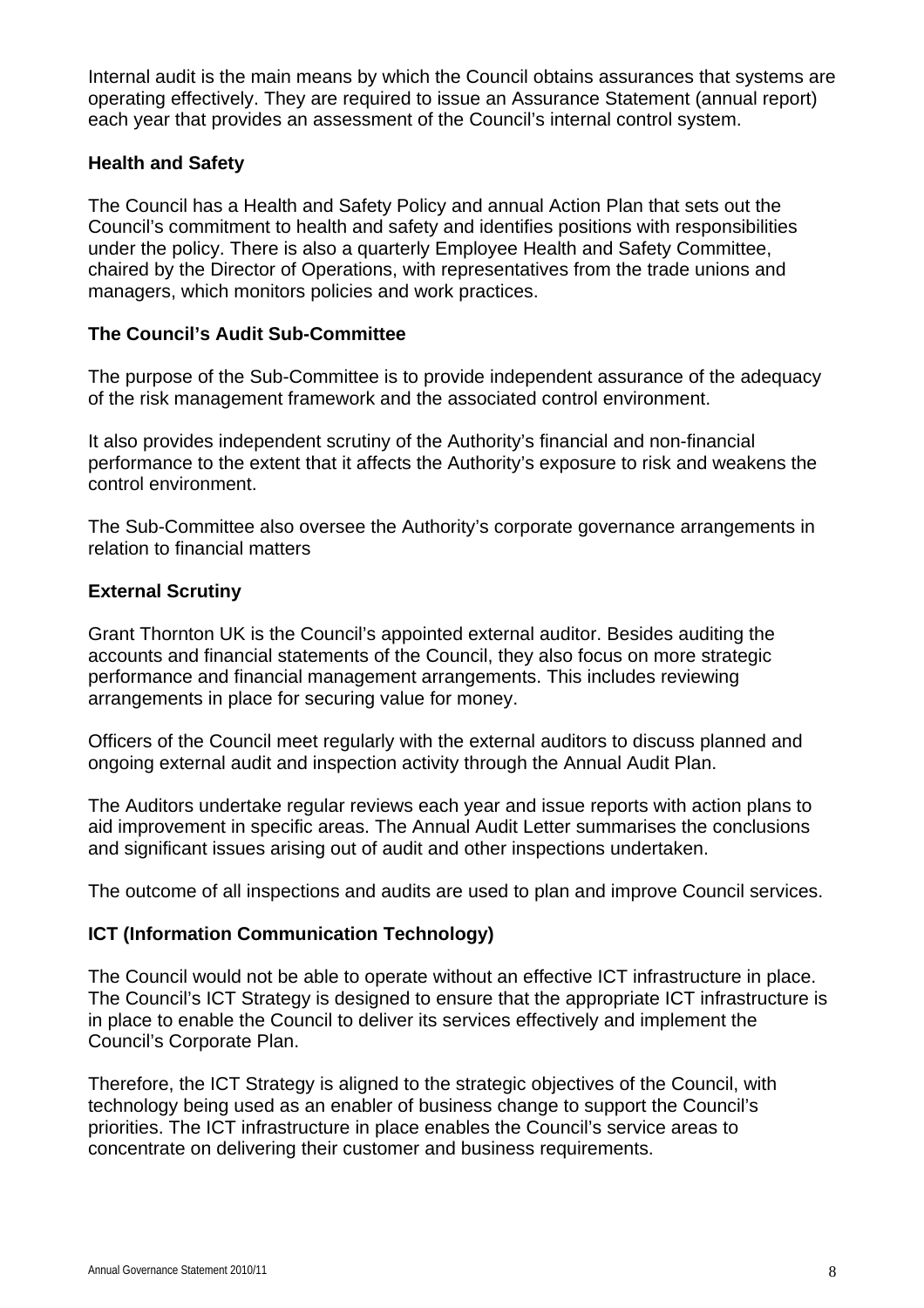Appropriate safeguards are in place to ensure the integrity of the Council's ICT infrastructure, the ICT infrastructure complies with the requirements of Government Connect (the Government best practice requirements for IT security).

Third party ICT health checks are carried out on an annual basis, ensuring that an independent assessment of the ICT infrastructure is given. This was last undertaken in December 2010 and confirmed the adequacy of the Council's arrangements for ICT security.

# **D Review of Effectiveness**

South Derbyshire District Council has responsibility for conducting, at least annually, a review of the effectiveness of its Governance Framework, including the system of internal control. The review of effectiveness is informed by the work of the Corporate Management Team, who has responsibility for the development and maintenance of the governance environment.

This is backed up by Internal Audit reports on the audits conducted through the year, and also by comments made by the External Auditors and other review agencies and inspectorates.

In addition, the overall framework was strengthened in 2010/11 following a work programme arising out the Governance Statement for the previous year 2009/10. These are detailed in **Section E**.

The overall processes and indicators that have been applied in maintaining and reviewing the effectiveness of internal control during the year 2010/11 are set out below.

# **Overall Corporate Governance**

The Council has adopted a local code of corporate governance based on recommended best practice, which reflects the governance framework developed by CIPFA/SOLACE. This sets out the systems by which the Council directs and controls its functions. This code was reviewed twice (on a half yearly basis) during the year with an updated on actions and areas identified for improvement.

#### **The system of Internal Audit**

Internal Audit is responsible for monitoring the quality and effectiveness of internal control. They review all fundamental financial and other management systems each year and all other activities over a five yearly cyclical period. This is based on a risk assessment of each area.

Internal Audit reports to the Council's Audit Sub-Committee on a quarterly basis. The reporting process requires a report of each audit to be submitted to the relevant service manager.

The report includes recommendations for improvements that are included within an action plan and require agreement or rejection by managers. The process includes reviews of recommendations to ensure that they are acted upon.

Under its terms of reference, the Audit Sub-Committee considers in detail any recommendations that are found to have a potentially "high-risk" impact on the Council's control environment. These are subject to on-going monitoring until all recommended actions have been implemented.

Internal Audit is subject to an annual assessment by the Council's external auditors.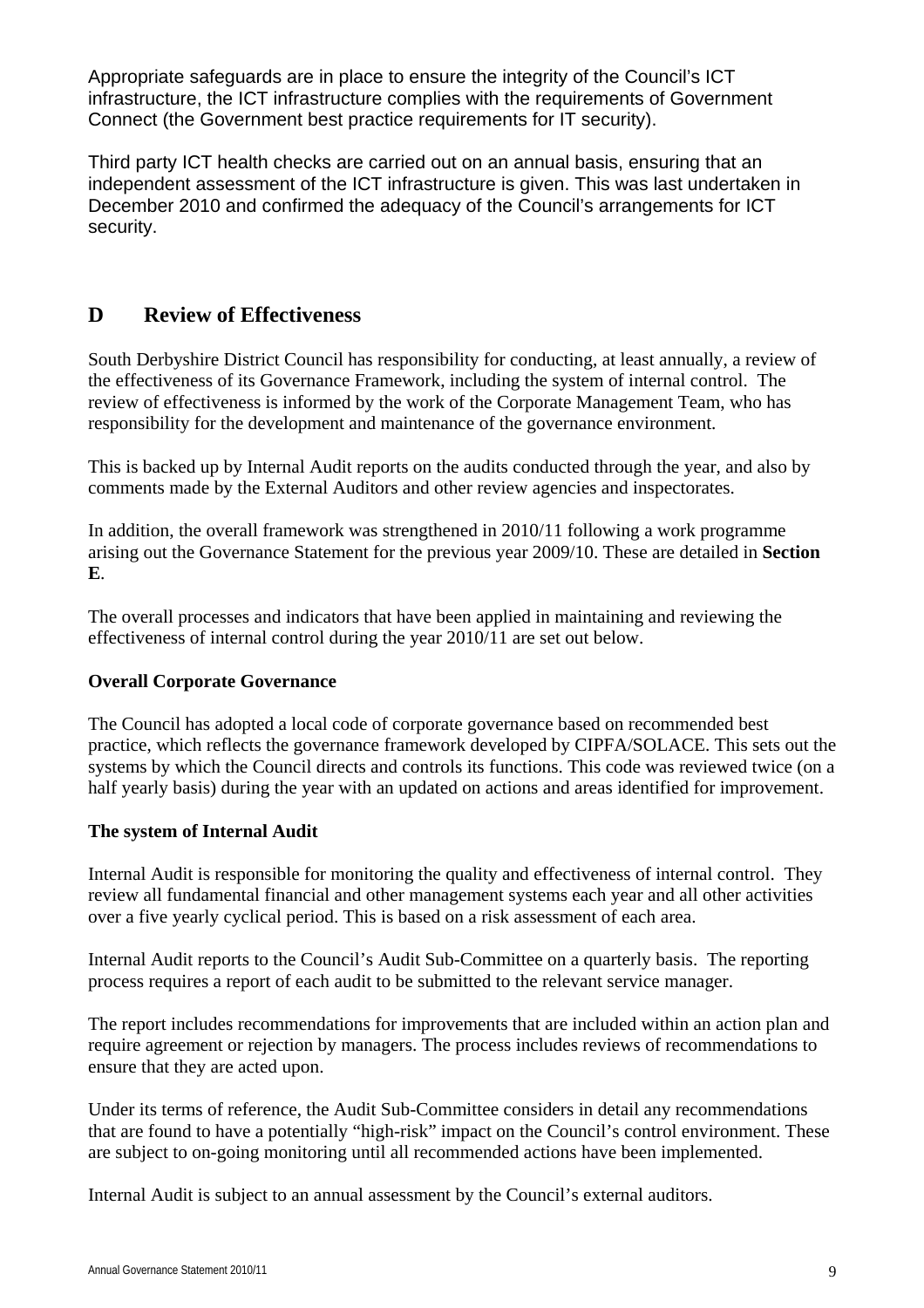As part of the annual assessment, Internal Audit's operational plan is reviewed, including their coverage of controls in important financial systems. External audit express an opinion on the adequacy of internal audit work and, where appropriate, rely on their work for assurance.

Furthermore, the Council is required to conduct an annual review of the effectiveness of its system of internal audit, as part of a three year review cycle. The review is required to ensure that the opinion in the annual report of the Audit Manager may be relied upon as a key source of evidence for this Statement.

In accordance with the 3 year cycle, the review for 2010/11 used a self assessment approach undertaken by the Council's Chief Finance (Section 151) Officer. This followed more detailed and indeed an independent peer (external) review in 2008/09.

Improvements were made to quarterly performance indicators to better judge the output of internal audit. Furthermore, in March 2011, the Council approved the setting up of a Central Midlands Audit Partnership involving South Derbyshire District and Derby City Councils. A key aim of the Partnership is to combine audit teams and skills to improve the scope of audit coverage across these 2 authorities.

Based on this, the Audit Sub-Committee concluded that during 2010/11, the system of internal audit was effective. Internal Audit's annual Assurance Statement that sets out an assessment of the internal control system is attached at **Annexe A**.

# **Communication**

Corporate communications covers the full range of media management, publications, external and internal communications. This is provided by a central team based in the Organisational Development Unit.

Through targeting our communications activities the Council can continue to enhance its reputation and profile at a local and national level. Good corporate communications can encourage people to feel positively about the Council because they are better informed, have higher levels of satisfaction and know they are getting value for money. We review and update the Council's Corporate Communications Strategy and Action Plan on an annual basis.

#### **Consultation**

The Corporate Plan is informed by consultation and is based on the views of all stakeholders including local people, voluntary and community groups and local businesses as well evidence collected on the district through the "evidence base.".

The Consultation Strategy was first developed in July 2007 and has improved the coordination of consultation activities between the services within the Council and with key partners and to ensure that citizens' views were used effectively to inform council decision-making. This is reviewed and updated on an annual basis.

A Place Survey was carried out in 2008 and we have also undertaken a comprehensive consultation exercise as part of the development of the Corporate Plan and Community Strategy.

# **The Constitution**

The Monitoring Officer has a duty to monitor and review the operation of the Constitution to ensure that its aims and principles are given full effect. Changes to the Constitution have to be approved by Full Council and reflect any changes to the Council's structure and responsibilities.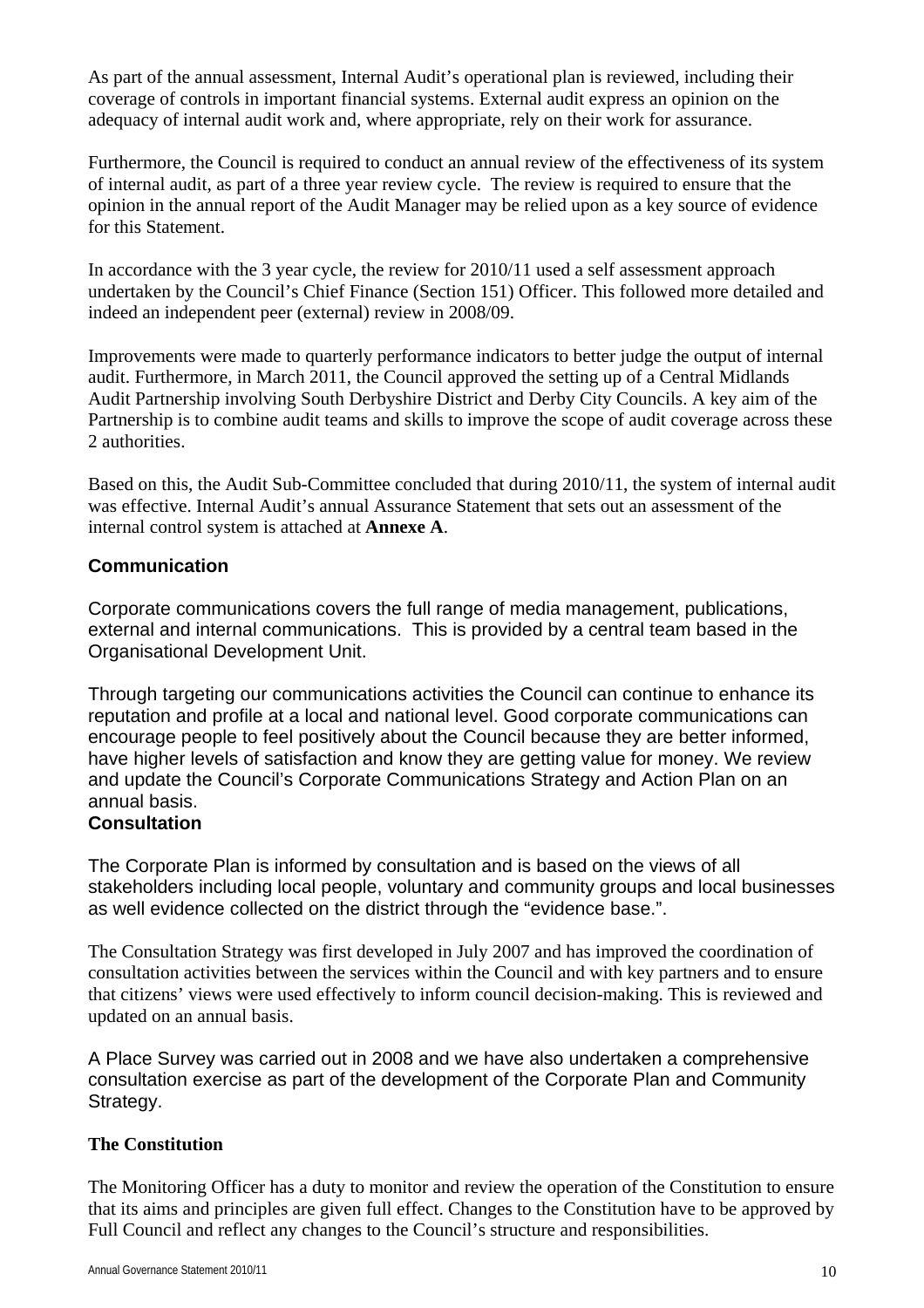In addition, the Overview and Scrutiny Committee has to the power to "call in" a decision, which has been made by a policy committee but not yet implemented, to enable them to consider whether the decision is appropriate. No decisions were called in during 2010/11.

The Overview and Scrutiny Committee scrutinises key policy issues, recommending and reporting back actions to the main policy committees. Their annual reports set out details of their work and outcomes during the year.

An external Peer Review of our Overview and Scrutiny function was carried out with an associated Action Plan approved by Members in October 2009. The review concluded that we "carried out good quality, innovative and influential scrutiny". In terms of the impact of our reviews, it was concluded that they have a "positive impact" and we are "punching above our weight".

#### **Propriety in the Conduct of Business**

For the 2010/11 reporting period, South Derbyshire District Council has not been the subject of a finding of maladministration by the Ombudsman.

No elected member of South Derbyshire District Council was found to be in breach of the Code of Conduct during 2010/11.

There were 18 major reportable accidents under Health & Safety Regulations during 2010/11. Following investigation of each accident, risk assessments were reviewed and updated as appropriate. No enforcement or other action was taken by the Health & Safety Executive.

#### **Monitoring Performance**

The Performance Management framework specifies the performance monitoring regime. A "traffic light" monitoring system is used to highlight areas at risk of being achieved/not achieved. During the year, policy committees received quarterly performance monitoring reports and agreed remedial measures where these were necessary. In addition, the Finance and Management Committee received quarterly financial monitoring reports.

# **Improving Service Performance**

The Council received two 'Gold' awards in the prestigious Royal Society for the Prevention of Accidents (RoSPA) Occupational Health and Safety Programme. The first 'Award' is in recognition of its excellent safety record, while the other recognises the ongoing commitment by Housing Services staff to protect the health and well being of its tenants.

The Awards are only given to those organisations that have demonstrated their commitment to continuous improvement in accident and ill health prevention.

For the second year running, the Council was officially recognised by the national 'Sunday Times' newspaper as one of the best places to work for in the country. The Council was named in 59th place in the 100 best organisations to work for in the public and third sector category. The Council is the third highest placed local authority in the list, which ranks organisations according to performance in staff engagement.

The Council achieved 'one star' status in the Best Companies Accreditation 2011 for demonstrating high levels of employee engagement. This award is determined by feedback received from staff completing an independent survey that includes questions on leadership, well being, growth and management. It is noted that only a small number of organisations have achieved the status this year.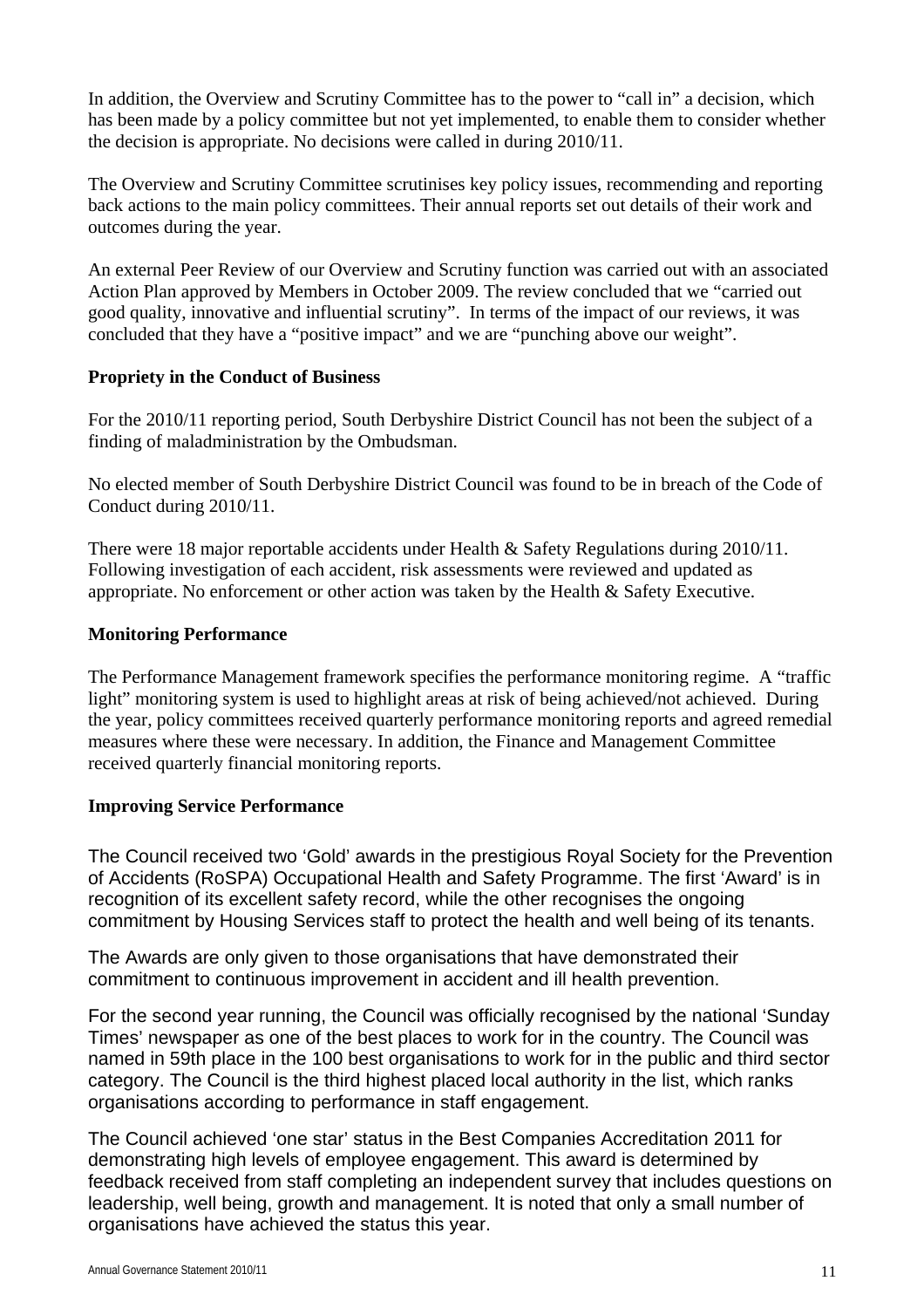# **Partnerships**

The partnerships that the Council is a principle partner of are the South Derbyshire Partnership (SDP) and the Safer South Derbyshire Partnership (SSDP). The governance arrangements, which include a constitution and terms of reference, replicate those in the county-wide Derbyshire Partnership Forum.

This ensures that decisions are made in an accountable manner and that transparency is shown as part of the decision making process. The partnerships have annual action plans which are monitored and reported quarterly to the relevant Strategic Boards.

The Council receives an End of Year Report on the performance which identifies the outcomes of partnership work and the financial implications of work undertaken. These reports were presented to Full Council, LSP Board and Parish Council Liaison Meetings.

# **Use of Resources and Value for Money (VFM) Assessment**

The External Auditor also judged the Council's performance in securing value for money. This was reported in their Annual Audit Letter [\(http://cmis.south](http://cmis.south-derbys.gov.uk/CmisWebPublic/Binary.ashx?Document=7792)[derbys.gov.uk/CmisWebPublic/Binary.ashx?Document=7792\)](http://cmis.south-derbys.gov.uk/CmisWebPublic/Binary.ashx?Document=7792) for which they gave an unqualified opinion.

# **Other Indicators**

Generally, liaison takes place on an on-going basis with Heads of Service, who help assess the adequacy of internal control and to help identify areas for improvement.

Finally, the Council's Annual Audit Letter reports any significant weaknesses in the overall control framework, in arrangements to prevent and detect fraud and corruption, and in its framework for ensuring the legality of financial transactions. None were reported in 2010/11.

# **E Key Governance Issues for South Derbyshire**

The Council operates within a fast changing environment with constant development in ICT and increasing public expectations. The Council is also facing unprecedented reductions in its core funding from central government.

Consequently, Governance needs to be subject to constant review and there will always be room to strengthen and increase the effectiveness of internal control to keep abreast of changing circumstances. Indeed, issues identified in the corresponding statement for 2009/10 have been addressed in 2010/11 and these are summarised below.

#### **Performance Management**

Performance management arrangements were reviewed and approved by the Council in March 2011. This was to address changes to the national performance framework and followed an update of corporate plan priorities for 2011/12.

The number of targets has been reduced and a sharper focus on reporting and demonstrating clearer outcomes has been introduced. These have been reflected in the Corporate and Service Plans for 2011/12.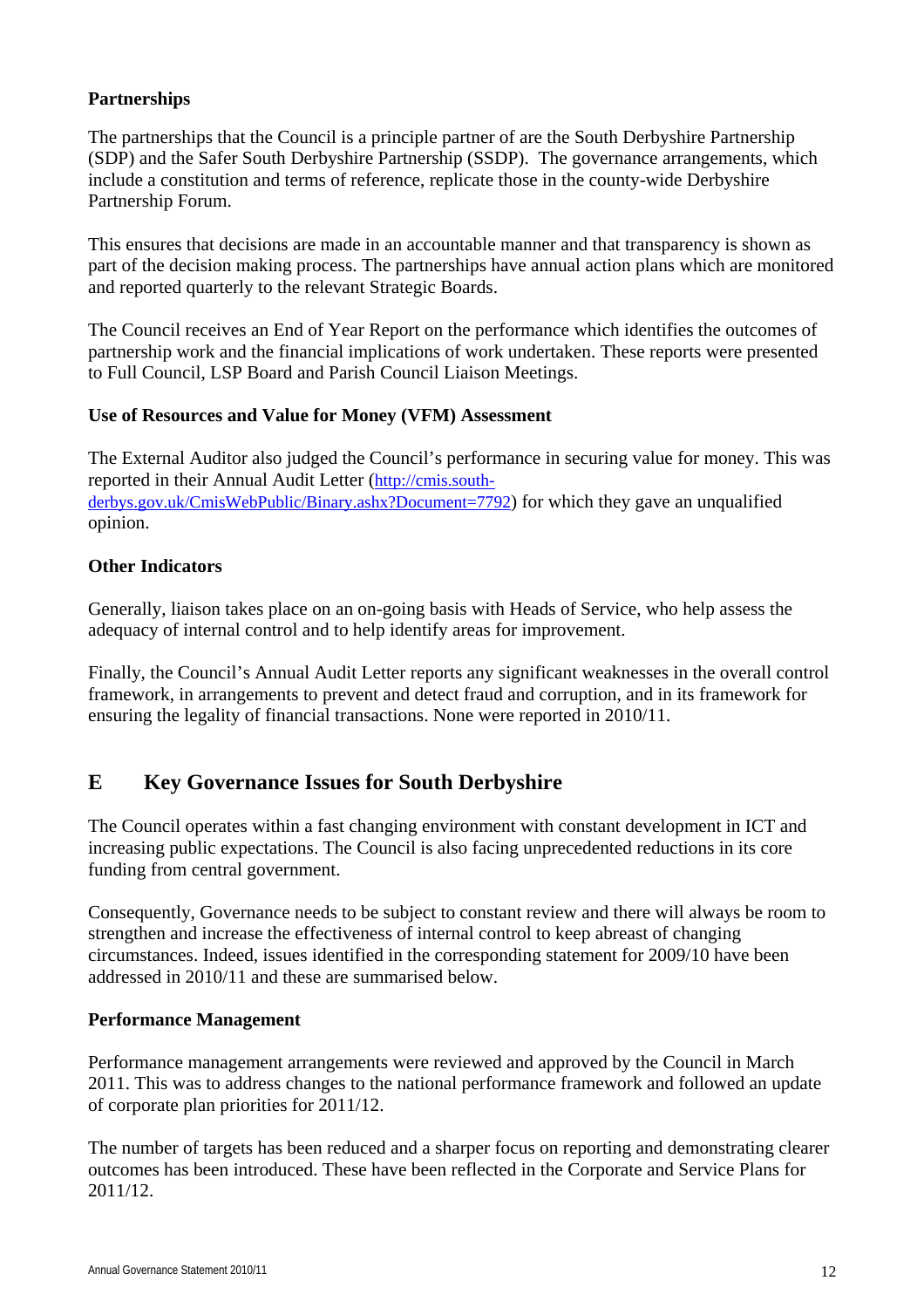#### **Partnerships**

An audit of the Council's governance arrangements of its major partnerships was undertaken and reported to the Council in March 2011. Although no major weaknesses were found, the Council approved a Corporate Partnership Policy.

This follows best practice and aims to make it clearer what are the Council's most significant partnerships and how they are governed with roles, responsibilities, monitoring and outcomes, etc. This will be maintained in a central register and monitored corporately within Corporate Services.

Details will also be included in Service Plans so it is clear how Partnerships are governed. In addition, the Policy is designed to act as the business case framework for considering whether current partnerships are still relevant and for setting up or joining a new arrangement.

#### **Contract Procedure Rules**

Updated rules were reviewed and approved by the Council in May 2011. This was to provide greater detail and guidance for Council Officers in one place on the different aspects of procurement. This includes "modern day" considerations such as the use of framework agreements, green purchasing and the use of local suppliers, etc.

Overall, the Rules aim to promote good purchasing practice and public accountability in the use of resources.

#### **Receiving Petitions**

In accordance with the Local Democracy, Economic Development and Construction Act 2009, the Council approved a Petition Scheme in May 2010 with an electronic scheme implemented from December 2010. The new rules on petitions are intended to enable public access to the decisionmaking processes of the authority and as such contribute towards open and inclusive governance.

#### **Equalities and Fairness**

The Council was externally assessed at "Achieving" status under the National Equality Framework in 2010. This determined that the Council has a robust approach to assessing needs/requirements and consulting with stakeholders on equality issues.

#### **Data Protection and Freedom of Information**

An audit of the Council's arrangements for dealing with personnel data and document retention was undertaken during the year. This made several recommendations with the main issue being the creation of a centralised document / information management policy document.

The aim will be to ensure a consistent approach across the Council. In accordance with best practice elsewhere, a document will be worked up during 2011/12 to reduce any risk that the Council may face by contravening data protection principles.

#### **Publication of Information**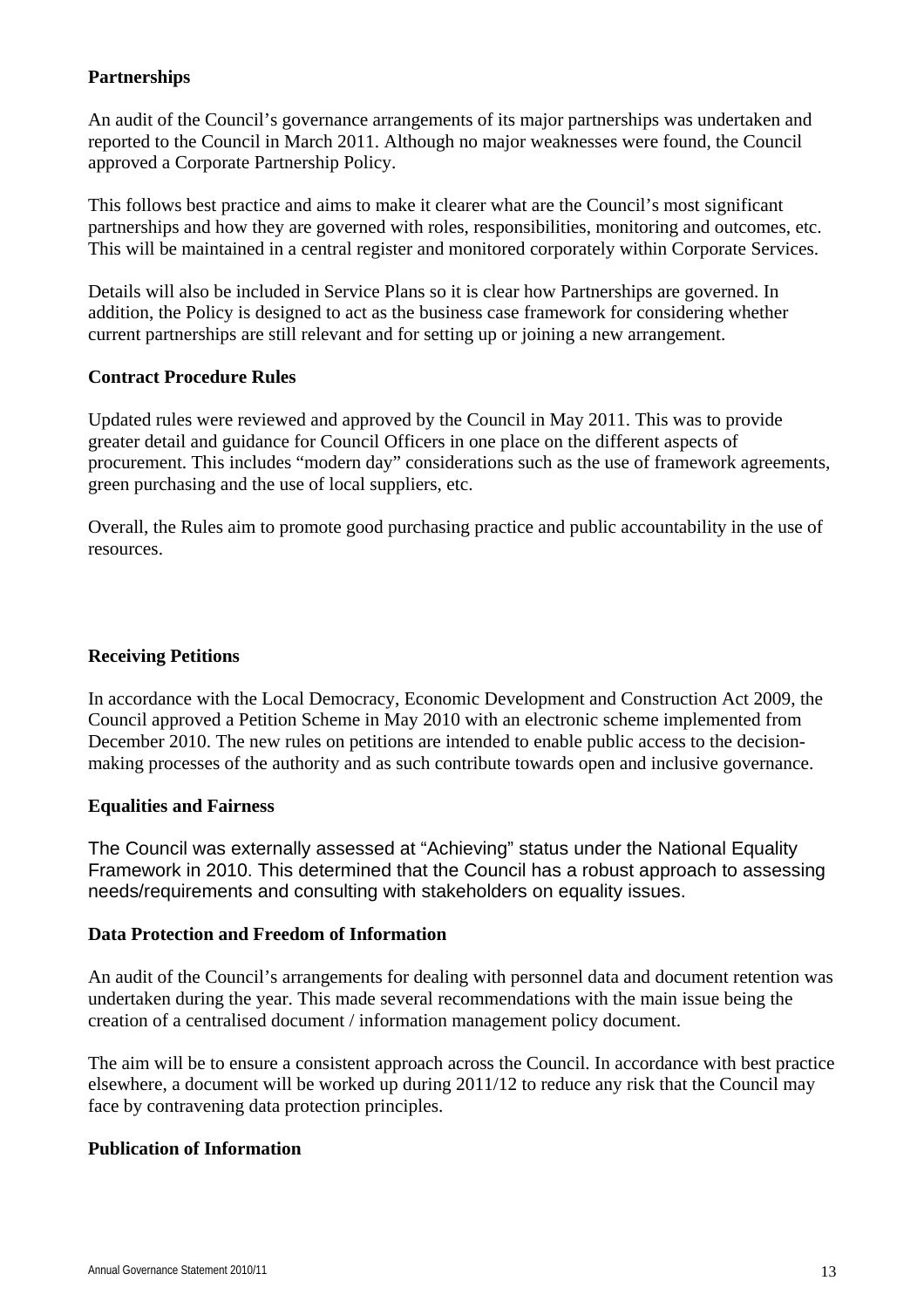From January 2011, the Council has published a monthly report on all expenditure in excess of £500. Although not a statutory requirement, it is expected by the Government that authorities publish this information in the interests of openness and transparency.

#### **Work / Action Plan 2011/12**

In addition, other areas have been identified that are considered important in maintaining and strengthening the internal control environment.

Primarily, these have been highlighted from a review of the Local Code of Corporate Governance and audit work during 2010/11. The work plan is shown in the following table.

| <b>Issue and Actions</b>                                                                                                                                     | <b>Timescale</b>                                                                      | <b>Responsible</b><br><b>Officer</b>                                 |
|--------------------------------------------------------------------------------------------------------------------------------------------------------------|---------------------------------------------------------------------------------------|----------------------------------------------------------------------|
| Continue to review the Local Code of<br>Corporate Governance in accordance with<br>updated guidance and to undertake any<br>outstanding work during the year | 1/2 yearly review in June<br>and December                                             | Monitoring Officer                                                   |
| Review Members' training and development                                                                                                                     | September 2011                                                                        | Monitoring Officer in<br>conjunction with<br><b>Member Champions</b> |
| Undertake a Data Quality Audit and<br>implement actions                                                                                                      | December 2011                                                                         | Head of Corporate<br><b>Services</b>                                 |
| Service Access Review of channels at which<br>residents and customers can access services                                                                    | March 2012                                                                            | Head of Corporate<br><b>Services</b>                                 |
| Implement actions from the Corporate<br>Partnership Policy                                                                                                   | October 2011                                                                          | Head of Corporate<br><b>Services</b>                                 |
| Produce a Corporate Data / Management<br><b>Information Policy</b>                                                                                           | October 2011                                                                          | Head of Corporate<br><b>Services</b>                                 |
| Implement actions emerging from the<br>Localism Bill 2010 that impact on<br>Governance, e.g. codes of conduct and the<br>"ethics / standards" framework      | From November 2011<br>(depending on when the<br><b>Bill receives Royal</b><br>Ascent) | Corporate Management<br>Team                                         |

We propose over the coming year to take steps to address the above matters to further enhance our governance arrangements. We are satisfied that these steps will address the need for improvements that were identified in our review of effectiveness and will monitor their implementation and operation as part of our next annual review.

This Annual Governance Statement is signed by the Leader of the Council and the Chief Executive on behalf of South Derbyshire District Council.